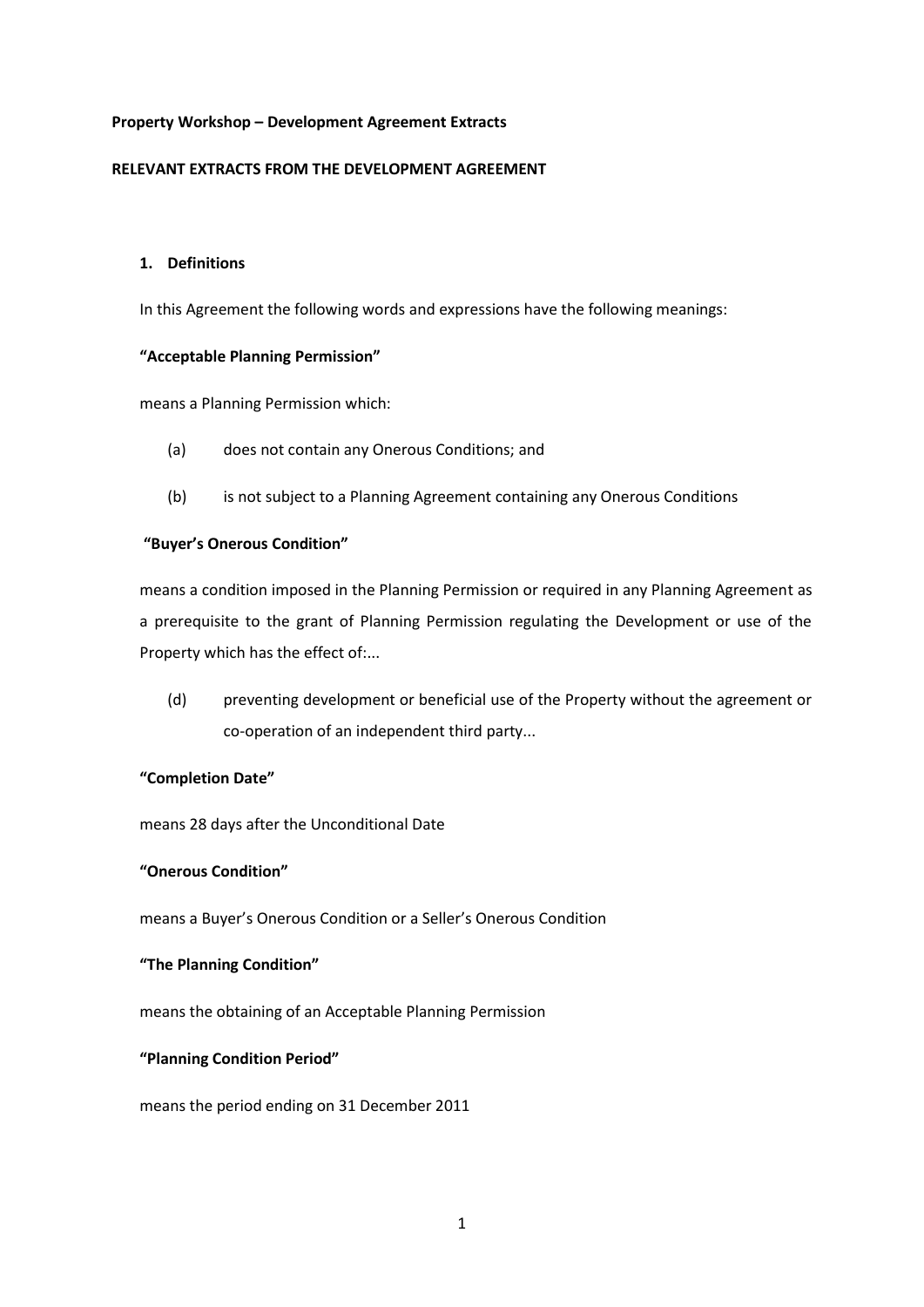## **"Unconditional Date"**

means the date on which all of the Conditions have been satisfied

#### **2. Conditions**

Clause 6 to 10 (inclusive) of this Agreement are conditional upon

(a) satisfaction of the Planning Condition within the Planning Condition Period

# **3. The Planning Condition**

- 3.1 The Planning Condition shall not be satisfied until it has been agreed or determined pursuant to this Agreement that there is an Acceptable Planning Permission.
- 3.2 The Buyer and the Seller shall use all reasonable endeavours to satisfy the Planning Condition as soon as reasonably practicable after the date of this agreement
- 3.3 The Buyer shall notify the Seller whether or not any condition imposed in a Planning Permission or required in a Planning Agreement or Highways Agreement is a Buyer's Onerous Condition within 10 Working Days of receiving notice of the condition.

#### **6. Sale**

6.1 Subject to clause 6.4 on the Completion Date the Seller shall sell and the Buyer shall buy the Property at the Price on the terms set out in this agreement.

#### **11. Disputes**

11.1 Any dispute arising between the parties to this Agreement as to their respective rights duties and obligations hereunder or as to any matter arising out of or in connection with the subject matter of this Agreement (other than any with regard to the meaning or construction of this Agreement) is to be referred for determination to an independent accountant or chartered surveyor to be agreed upon in writing by the parties or (in the absence of such agreement) who shall be nominated by or on behalf of the President for the time being of the Royal Institution of Chartered Surveyors on the application of either of the parties